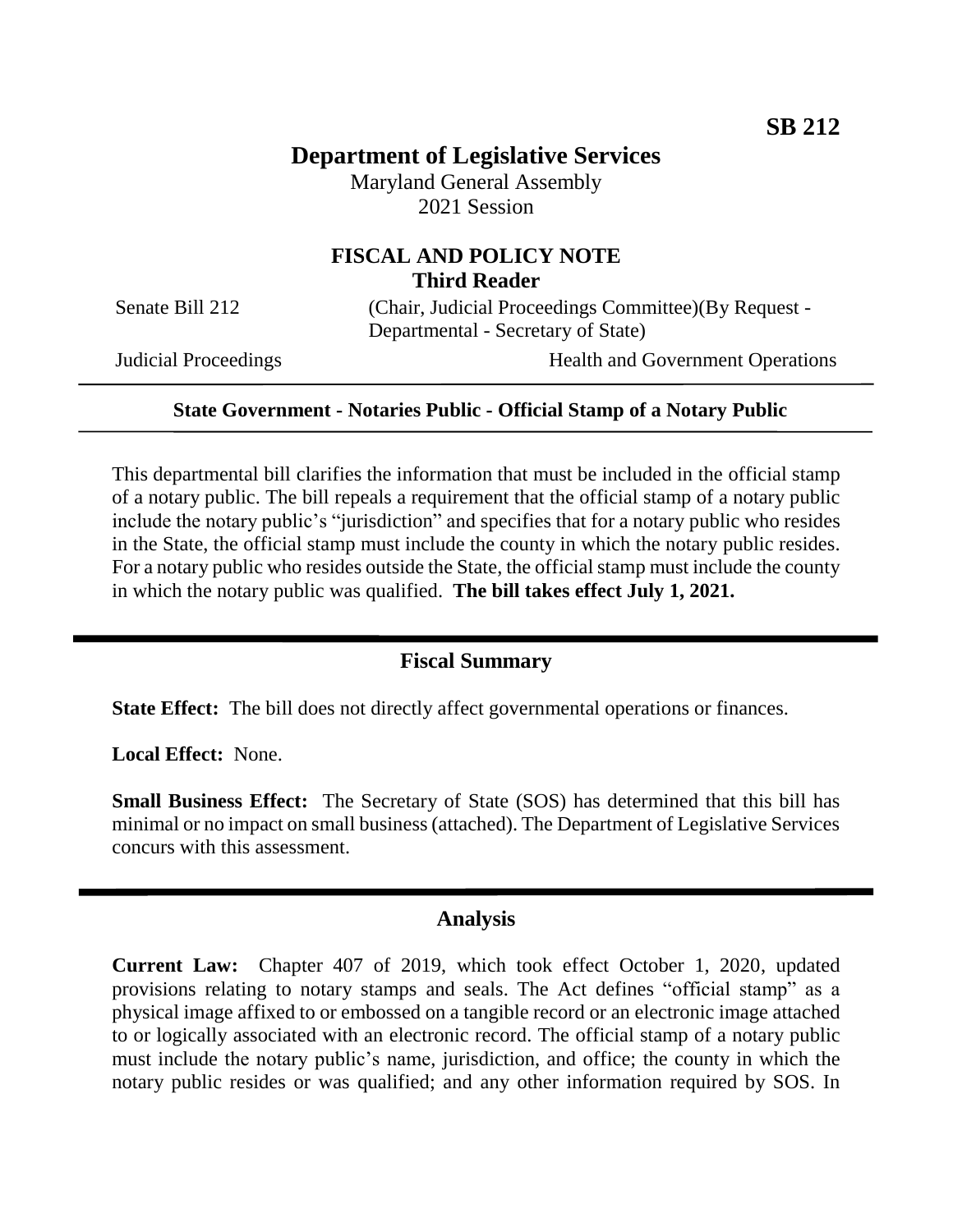addition, the Act requires an official stamp to be capable of being copied together with the record to which it is affixed or attached or with which it is logically associated. A notary public commissioned under State law must include in the notary public's official stamp or within a certificate of notarial act the expiration date of the notary public's commission. A notary public's official stamp is a public seal.

Prior to Chapter 407, State statute specified that the seal or stamp of a notary public must include the name, surname, and office of the notary and the notary's county of residence or, for an out-of-state notary, the county where the notary qualified.

**Background:** SOS, which commissions and regulates notaries public in the State, advises that the clarification is needed to ensure that notaries are not required to obtain new notary seals as a result of the changes enacted under Chapter 407. According to SOS, there are more than 90,000 notaries public in the State.

# **Additional Information**

**Prior Introductions:** None.

**Designated Cross File:** None.

**Information Source(s):** Secretary of State; Department of Legislative Services

**Fiscal Note History:** First Reader - January 9, 2021 rh/mcr Third Reader - February 2, 2021

Analysis by: Elizabeth J. Allison Direct Inquiries to:

(410) 946-5510 (301) 970-5510